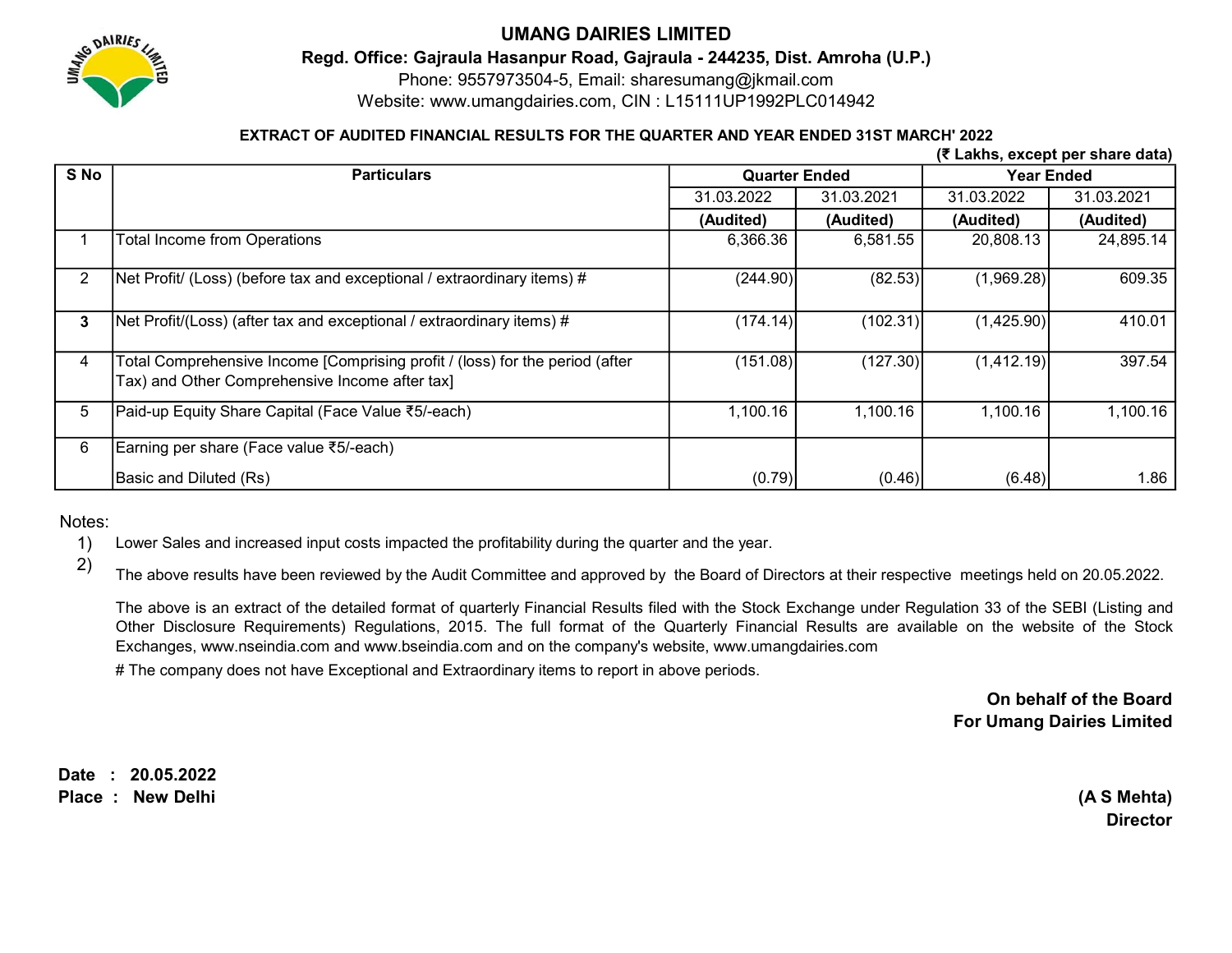### UMANG DAIRIES LIMITED



Regd. Office: Gajraula Hasanpur Road, Gajraula - 244235, Dist. Amroha (U.P.)

Phone: 9557973504-5, Email: sharesumang@jkmail.com

Website: www.umangdairies.com, CIN : L15111UP1992PLC014942

## AUDITED FINANCIAL RESULTS FOR THE QUARTER AND YEAR ENDED 31ST MARCH,2022

(₹ Lakhs, except per share data)

| S No           | <b>Particulars</b>                                          | <b>Quarter Ended</b> |                |            | <b>Year Ended</b> |            |
|----------------|-------------------------------------------------------------|----------------------|----------------|------------|-------------------|------------|
|                |                                                             | 31.03.2022           | 31.03.2021     | 31.12.2021 | 31.03.2022        | 31.03.2021 |
|                |                                                             | Audited (Refer       | Audited (Refer | Unaudited  | Audited           | Audited    |
|                |                                                             | Note No.4)           | Note No.4)     |            |                   |            |
| 1              | <b>Revenue from operations</b>                              |                      |                |            |                   |            |
| (a)            | Revenue from Operations (net)                               | 6,048.01             | 6,542.19       | 5,439.13   | 20,400.72         | 24,792.80  |
| (b)            | Other Income                                                | 318.35               | 39.36          | 22.10      | 407.41            | 102.34     |
| 2              | Total Income (a+b)                                          | 6,366.36             | 6,581.55       | 5,461.23   | 20,808.13         | 24,895.14  |
| 3              | <b>Expenses</b>                                             |                      |                |            |                   |            |
| (a)            | Cost of materials consumed                                  | 5,474.40             | 6,862.33       | 3,667.29   | 12,911.52         | 15,316.96  |
| (b)            | Purchase of stock in trade                                  | 45.67                | 31.04          | 39.49      | 136.71            | 91.98      |
|                | (Increase)/Decrease in Inventories of finished goods, work- | (1,443.86)           | (2,537.90)     | 146.67     | 999.28            | 437.65     |
| (c)            | in-progress and stock-in-trade                              |                      |                |            |                   |            |
| (d)            | Employee benefits expense                                   | 587.83               | 534.49         | 651.11     | 2,411.04          | 2,157.92   |
| (e)            | Finance costs                                               | 100.82               | 87.67          | 83.88      | 431.04            | 374.40     |
| (f)            | Depreciation and amortisation expense                       | 126.80               | 121.31         | 130.51     | 515.67            | 478.36     |
| (g)            | Other expenses                                              | 1,719.60             | 1,565.14       | 1,273.70   | 5,372.15          | 5,428.52   |
|                | Total Expenses (3a to 3g)                                   | 6,611.26             | 6,664.08       | 5,992.65   | 22,777.41         | 24,285.79  |
| 4              | Profit/(Loss) before Tax (2-3)                              | (244.90)             | (82.53)        | (531.42)   | (1,969.28)        | 609.35     |
| 5              | <b>Tax Expense</b>                                          | (70.76)              | 19.78          | (142.67)   | (543.38)          | 199.34     |
| (a)            | <b>Current Tax</b>                                          | 0.04                 | 1.75           |            | 0.04              | 178.42     |
| (b)            | Deferred Tax charge / (credit)                              | (70.80)              | 18.03          | (142.67)   | (543.42)          | 20.92      |
| 6              | Net Profit/ (Loss) for the period (4-5)                     | (174.14)             | (102.31)       | (388.75)   | (1,425.90)        | 410.01     |
| $\overline{7}$ | Other Comprehensive Income (Net of Tax)                     | 23.06                | (24.99)        | (3.11)     | 13.71             | (12.47)    |
| 8              | Total Comprehensive Income (6+7)                            | (151.08)             | (127.30)       | (391.86)   | (1,412.19)        | 397.54     |
| 9              | Paid-up Equity Share Capital (Face value ₹5/-each)          | 1,100.16             | 1,100.16       | 1,100.16   | 1,100.16          | 1,100.16   |
| 10             | Other Equity                                                |                      |                |            | 3,565.61          | 5,087.82   |
| 11             | Earning per share (Face value ₹5/-each)                     |                      |                |            |                   |            |
| (a)            | Basic (Rs)                                                  | (0.79)               | (0.46)         | (1.77)     | (6.48)            | 1.86       |
| (b)            | Diluted (Rs)                                                | (0.79)               | (0.46)         | (1.77)     | (6.48)            | 1.86       |

On behalf of the Board For Umang Dairies Limited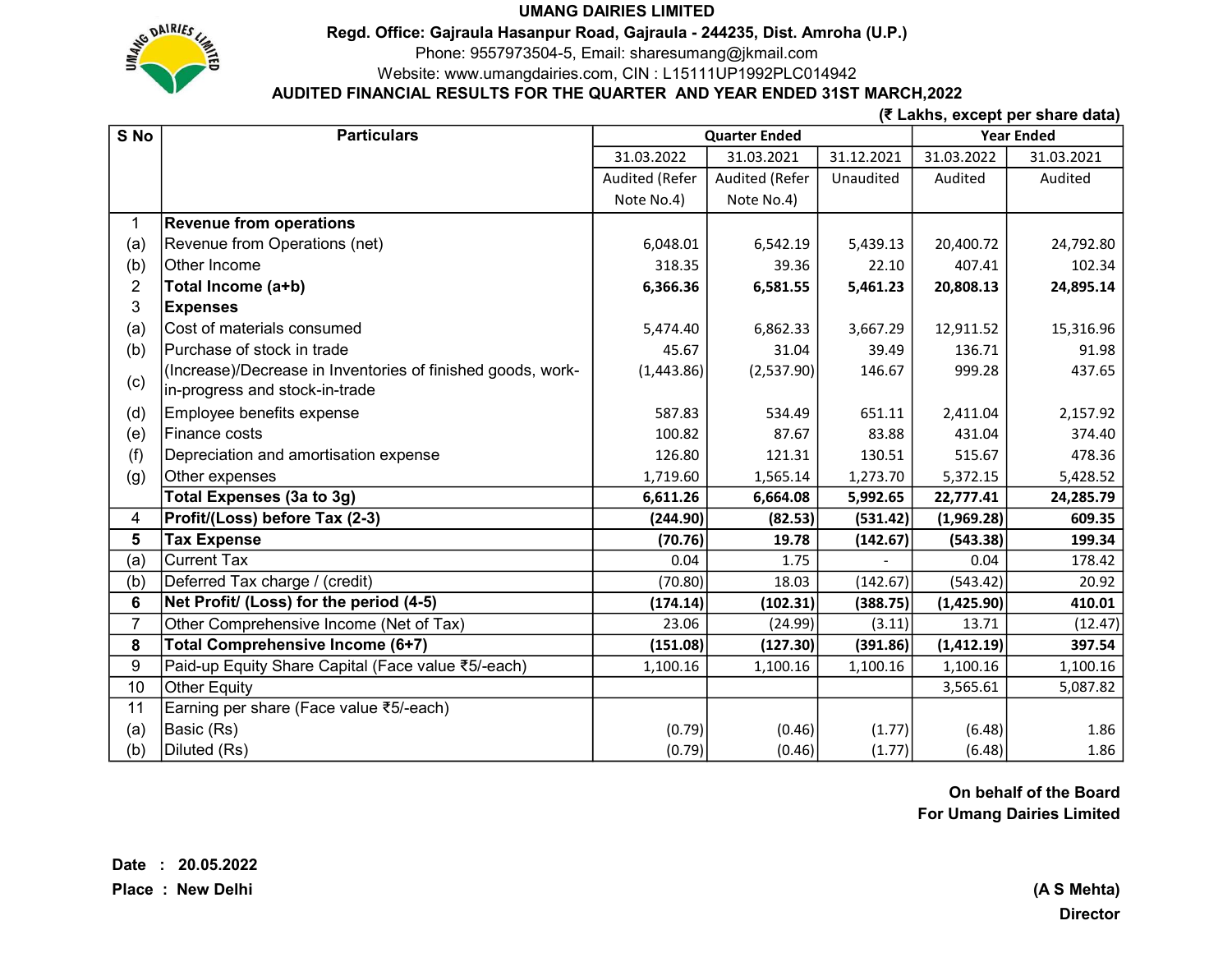

#### UMANG DAIRIES LIMITED AUDITED STATEMENT OF ASSETS & LIABILITIES AS AT 31ST MARCH ,2022

|                 |                                                                                          |           | (₹ Lakhs)  |
|-----------------|------------------------------------------------------------------------------------------|-----------|------------|
|                 | <b>Particulars</b>                                                                       |           | As At      |
| S <sub>No</sub> |                                                                                          |           | 31.03.2021 |
|                 |                                                                                          | (Audited) | (Audited)  |
| A               | <b>ASSETS</b>                                                                            |           |            |
| $\mathbf{1}$    | <b>Non-Current Assets</b>                                                                |           |            |
|                 | Property, Plant and Equipment<br>(a)                                                     | 7.682.74  | 7,853.78   |
|                 | (b)<br>Capital Work-in-Progress                                                          | 2.88      | 1.18       |
|                 | Right-of-use Assets<br>(c)                                                               | 221.86    | 248.80     |
|                 | Other Intangible Assets<br>(d)                                                           | 3.66      | 11.03      |
|                 | <b>Financial Assets</b><br>(e)                                                           |           |            |
|                 | (i) Other Financial Assets                                                               | 61.49     | 62.55      |
|                 | <b>Other Non Current Assets</b><br>(f)                                                   | 24.30     | 56.16      |
|                 | <b>Subtotal-Non-Current Assets</b>                                                       | 7,996.93  | 8,233.50   |
| $\mathbf{2}$    | <b>Current Assets</b>                                                                    |           |            |
|                 | (a)<br>Inventories                                                                       | 5,273.05  | 6,361.36   |
|                 | <b>Financial Assets</b><br>(b)                                                           |           |            |
|                 | (i) Trade Receivables                                                                    | 1,094.63  | 1,500.76   |
|                 | (ii) Cash and Cash Equivalents                                                           | 113.79    | 47.96      |
|                 | (iii) Other Bank Balances other than (ii) above                                          | 46.41     | 48.31      |
|                 | (iv) Other Financial Assets                                                              | 8.94      | 19.38      |
|                 | <b>Current Tax Assets (Net)</b><br>(c)                                                   | 99.71     | 120.52     |
|                 | <b>Other Current Assets</b><br>(d)                                                       | 315.20    | 344.78     |
|                 | <b>Subtotal-Current Assets</b>                                                           | 6.951.73  | 8,443.07   |
|                 | <b>TOTAL-ASSETS</b>                                                                      | 14,948.66 | 16,676.57  |
| в               | <b>EQUITY AND LIABILITIES</b>                                                            |           |            |
| 1               | <b>Equity</b>                                                                            |           |            |
|                 | (a)<br><b>Equity Share Capital</b>                                                       | 1,100.16  | 1,100.16   |
|                 | <b>Other Equity</b><br>(b)                                                               | 3,565.61  | 5,087.82   |
|                 | <b>Subtotal-Equity</b>                                                                   | 4,665.77  | 6,187.98   |
| $\mathbf{2}$    | <b>Liabilities</b>                                                                       |           |            |
| (i)             | <b>Non-Current Liabilities</b>                                                           |           |            |
|                 | <b>Financial Liabilities</b><br>(a)                                                      |           |            |
|                 | (i) Borrowings                                                                           | 2,011.67  | 465.76     |
|                 | (ii) Other Financial Liabilities                                                         | 11.00     | 11.00      |
|                 | (iii) Lease Liabilities                                                                  | 228.54    | 249.85     |
|                 | Provisions<br>(b)                                                                        | 295.64    | 275.70     |
|                 | (c)<br>Deferred Tax Liabilities (Net)                                                    | 348.37    | 886.51     |
|                 | <b>Other Non Current Liabilities</b><br>(d)                                              | 969.67    | 966.87     |
|                 | <b>Subtotal-Non-Current Liabilities</b>                                                  | 3,864.89  | 2,855.69   |
| (ii)            | <b>Current Liabilities</b>                                                               |           |            |
|                 | <b>Financial Liabilities</b><br>(a)                                                      |           |            |
|                 | (i) Borrowings                                                                           | 3,323.03  | 3,122.24   |
|                 | (ii) Trade Payables                                                                      |           |            |
|                 | - Total Outstanding Dues of Micro Enterprises and Small Enterprises                      | 29.45     |            |
|                 | - Total Outstanding Dues of Creditors other than Micro Enterprises and Small Enterprises | 2,032.37  | 2,444.54   |
|                 | (iii) Lease Liabilities                                                                  | 21.31     | 19.34      |
|                 | (iv) Other Financial Liabilities                                                         | 595.76    | 964.11     |
|                 | <b>Other Current Liabilities</b><br>(b)                                                  | 405.63    | 1,068.56   |
|                 | Provisions<br>(c)                                                                        | 10.45     | 14.11      |
|                 | <b>Subtotal-Current Liabilities</b>                                                      | 6,418.00  | 7,632.90   |
|                 | <b>TOTAL-EQUITY AND LIABILITIES</b>                                                      | 14,948.66 | 16,676.57  |

On behalf of the Board For Umang Dairies Limited

Date : 20.05.2022 (A S Mehta)<br>Place : New Delhi Director Place : New Delhi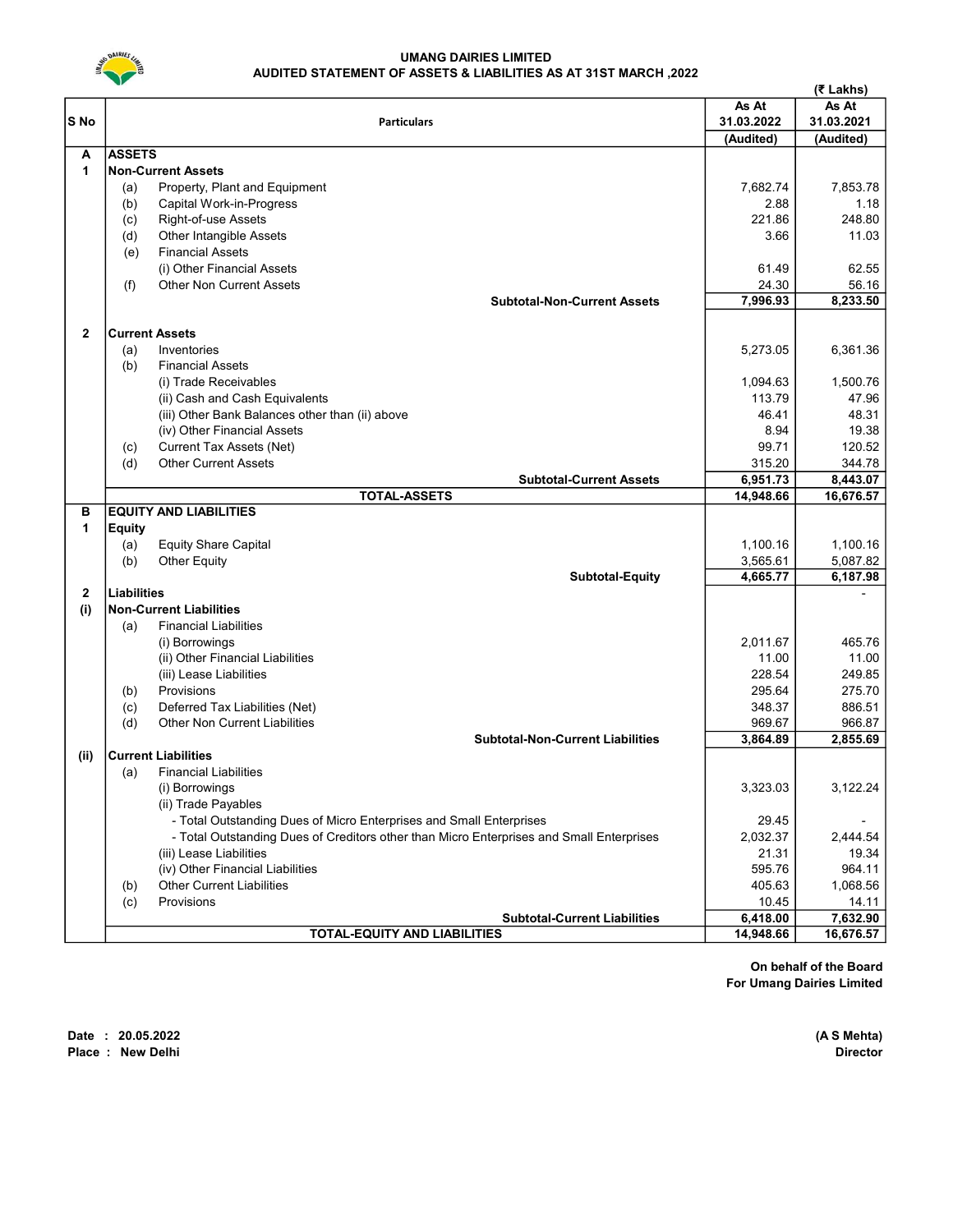

#### UMANG DAIRIES LIMITED CASH FLOW STATEMENT FOR THE YEAR ENDED 31ST MARCH ,2022

|      |                                                                                         |              | (₹ Lakhs)          |
|------|-----------------------------------------------------------------------------------------|--------------|--------------------|
|      |                                                                                         | For the year | For the year       |
|      |                                                                                         | ended        | ended              |
| S No | <b>Particulars</b>                                                                      | 31.03.2022   | 31.03.2021         |
|      |                                                                                         | (Audited)    | (Audited)          |
| А.   | <b>Cash Flow from Operating Activities</b>                                              |              |                    |
|      | Profit / (Loss) before tax                                                              | (1,969.28)   | 609.35             |
|      | Adjustments for:                                                                        |              |                    |
|      | Depreciation                                                                            | 515.67       | 478.36             |
|      | Interest income                                                                         | (12.75)      | (7.56)             |
|      | Provision for earlier years no longer required (net)                                    | (291.08)     | (19.48)            |
|      | Finance costs                                                                           | 431.04       | 374.40             |
|      | Net (profit) / loss on sale / discard of property, plant and equipment                  | 1.17         | (0.79)             |
|      | Operating Profit / (Loss) before working capital changes                                | (1,325.23)   | 1,434.28           |
|      | (Increase)/ decrease in inventories                                                     | 1,088.31     | 261.19             |
|      | (Increase) / decrease in trade and other receivables                                    | 443.30       | (787.70)           |
|      | Increase/ (decrease) in trade and other payables                                        | (1, 123.24)  | 445.59             |
|      | Cash generated / (used) in Operations                                                   | (916.86)     | 1,353.36           |
|      | Direct tax paid (net of refund)                                                         | 20.77        | (133.22)           |
|      | Net cash inflow / (outflow) from operating activities                                   | (896.09)     | 1,220.14           |
| В.   |                                                                                         |              |                    |
|      | <b>Cash Flow from Investing Activities</b><br>Purchase of property, plant and equipment | (246.09)     |                    |
|      | Proceeds from sale of property, plant and equipment                                     |              | (505.05)<br>25.46  |
|      | (Increase) / decrease in fixed deposits                                                 | (3.37)       | $\overline{a}$     |
|      | Interest received                                                                       | 16.72        |                    |
|      | Net cash inflow / (outflow) from investing activities                                   | (232.74)     | (0.02)<br>(479.61) |
|      |                                                                                         |              |                    |
| C.   | <b>Cash Flow from Financing Activities</b>                                              |              |                    |
|      | Dividend paid                                                                           | (110.02)     | (110.02)           |
|      | Proceed from long term borrowings                                                       | 660.00       |                    |
|      | Repayment of long term borrowings                                                       | (194.44)     | (239.66)           |
|      | Proceed from inter corporate deposits                                                   | 1,400.00     |                    |
|      | Repayment of inter corporate deposits                                                   | (200.00)     |                    |
|      | Net proceeds/(repayment) of short term borrowings                                       | 81.14        | (445.65)           |
|      | Payment of lease liabilities                                                            | (19.34)      | (17.56)            |
|      | Finance costs paid                                                                      | (422.68)     | (300.13)           |
|      | Net cash inflow / (outflow) from financing activities                                   | 1,194.66     | (1, 113.02)        |
|      | Net increase/(decrease) in cash and cash equivalents (A+B+C)                            | 65.83        | (372.49)           |
|      | Cash and cash equivalents at the beginning of the year                                  | 47.96        | 420.45             |
|      | Cash and Cash equivalents at the end of the year                                        | 113.79       | 47.96              |

On behalf of the Board For Umang Dairies Limited

Date : 20.05.2022 (A S Mehta)<br>Place : New Delhi Director Place : New Delhi